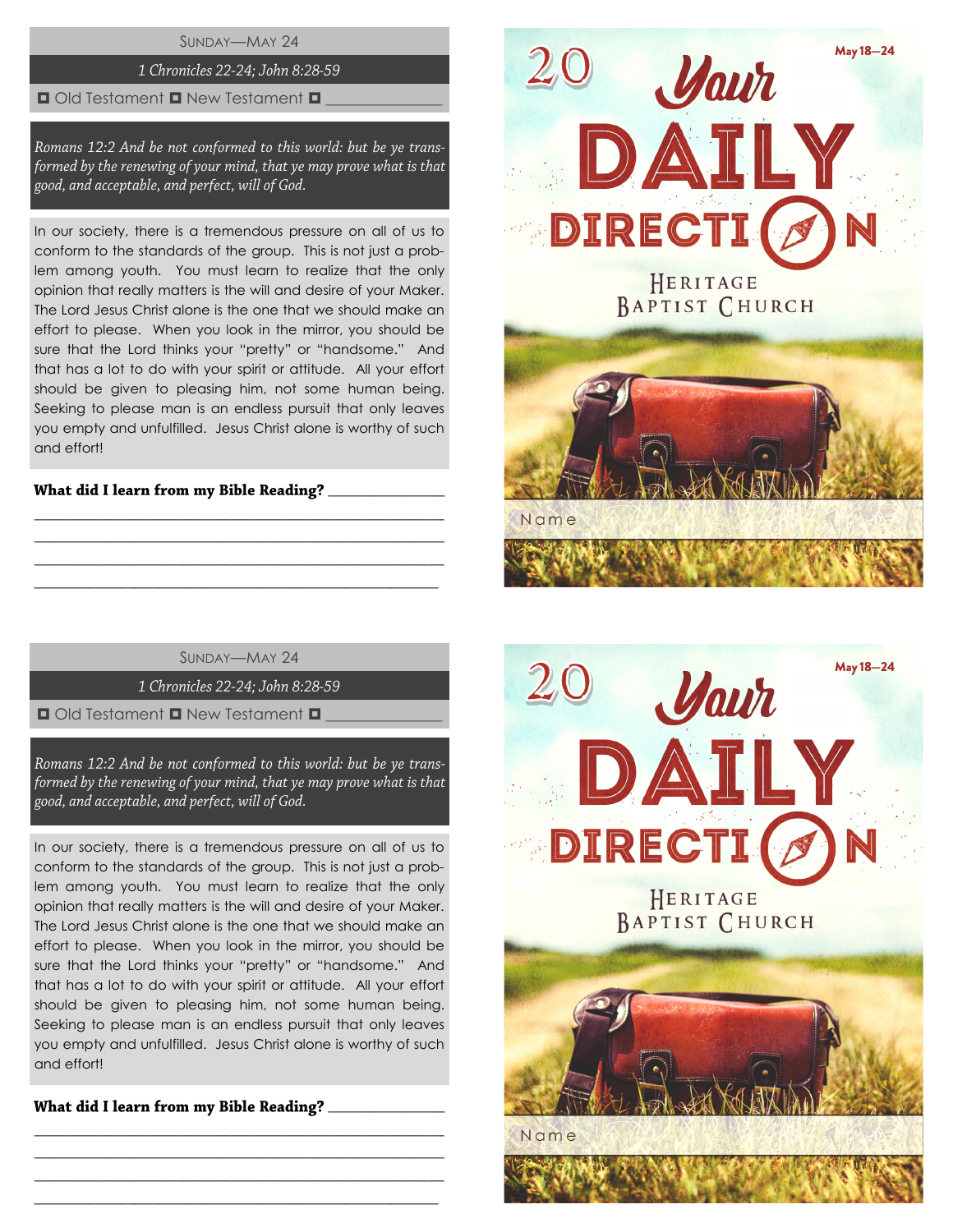MONDAY—MAY 18

## 1 Chronicles 4-6; John 6:1-21

#### $\Box$  Old Testament  $\Box$  New Testament  $\Box$

Proverbs 18:24 A man that hath friends must shew himself friendly: and there is a friend that sticketh closer than a brother.

**4. Have Genuine Friends.** Surrounding yourself with true friends who love you just the way you are can be a real asset to building personal confidence. You don't have to be especially gifted to have friends. The best way to have friends is to be a friend. Be a good friend to others. Be the kind of friend to others that you wish they would be to you. Realize that the people you deal with every day have the same problems as you (whether they show it or not). Understanding that will help you get along with others well and earn their respect. Never make fun of or ridicule people. Make a conscious effort to show unconditional love and acceptance. You have no idea what this will mean to someone.

#### $\frac{1}{2}$

SATURDAY—MAY 23

1 Chronicles 19-21; John 8:1-27

 $\Box$  Old Testament  $\Box$  New Testament  $\Box$ 

Romans 12:2 And be not conformed to this world: but be ye transformed by the renewing of your mind, that ye may prove what is that good, and acceptable, and perfect, will of God.

What does the word "conformity" mean to you? Is it just a mysterious word in the dictionary, or does it relate directly to your daily living? Though you may have never used this word before, you'll need to become very familiar with its meaning. It will play an important role in the adolescent period of your life. The word "conformity" refers to the desire to be just like everyone else—to do what they do and say what they say, to think what they think and to wear what they wear. A conformist is one who is afraid to be different from the majority. He feels a great need to be like everyone else. To conform means to accept the ideas, the fashion, the way of walking, and the way of talking that is popular at the time.

#### What did I learn from my Bible Reading? \_\_\_\_

MONDAY—MAY 18

\_\_\_\_\_\_\_\_\_\_\_\_\_\_\_\_\_\_\_\_\_\_\_\_\_\_\_\_\_\_\_\_\_\_\_\_\_\_\_\_\_\_\_\_\_\_\_\_\_\_\_\_ \_\_\_\_\_\_\_\_\_\_\_\_\_\_\_\_\_\_\_\_\_\_\_\_\_\_\_\_\_\_\_\_\_\_\_\_\_\_\_\_\_\_\_\_\_\_\_\_\_\_\_\_ \_\_\_\_\_\_\_\_\_\_\_\_\_\_\_\_\_\_\_\_\_\_\_\_\_\_\_\_\_\_\_\_\_\_\_\_\_\_\_\_\_\_\_\_\_\_\_\_\_\_\_\_ \_\_\_\_\_\_\_\_\_\_\_\_\_\_\_\_\_\_\_\_\_\_\_\_\_\_\_\_\_\_\_\_\_\_\_\_\_\_\_\_\_\_\_\_\_\_\_\_\_\_\_\_

1 Chronicles 4-6: John 6:1-21

 $\Box$  Old Testament  $\Box$  New Testament  $\Box$ 

Proverbs 18:24 A man that hath friends must shew himself friendly: and there is a friend that sticketh closer than a brother.

**4. Have Genuine Friends.** Surrounding yourself with true friends who love you just the way you are can be a real asset to building personal confidence. You don't have to be especially gifted to have friends. The best way to have friends is to be a friend. Be a good friend to others. Be the kind of friend to others that you wish they would be to you. Realize that the people you deal with every day have the same problems as you (whether they show it or not). Understanding that will help you get along with others well and earn their respect. Never make fun of or ridicule people. Make a conscious effort to show unconditional love and acceptance. You have no idea what this will mean to someone.

\_\_\_\_\_\_\_\_\_\_\_\_\_\_\_\_\_\_\_\_\_\_\_\_\_\_\_\_\_\_\_\_\_\_\_\_\_\_\_\_\_\_\_\_\_\_\_\_\_\_\_\_ \_\_\_\_\_\_\_\_\_\_\_\_\_\_\_\_\_\_\_\_\_\_\_\_\_\_\_\_\_\_\_\_\_\_\_\_\_\_\_\_\_\_\_\_\_\_\_\_\_\_\_\_ \_\_\_\_\_\_\_\_\_\_\_\_\_\_\_\_\_\_\_\_\_\_\_\_\_\_\_\_\_\_\_\_\_\_\_\_\_\_\_\_\_\_\_\_\_\_\_\_\_\_\_\_ \_\_\_\_\_\_\_\_\_\_\_\_\_\_\_\_\_\_\_\_\_\_\_\_\_\_\_\_\_\_\_\_\_\_\_\_\_\_\_\_\_\_\_\_\_\_\_\_\_\_\_\_

\_\_\_\_\_\_\_\_\_\_\_\_\_\_\_\_

SATURDAY—MAY 23

\_\_\_\_\_\_\_\_\_\_\_\_\_\_\_\_\_\_\_\_\_\_\_\_\_\_\_\_\_\_\_\_\_\_\_\_\_\_\_\_\_\_\_\_\_\_\_\_\_\_\_\_ \_\_\_\_\_\_\_\_\_\_\_\_\_\_\_\_\_\_\_\_\_\_\_\_\_\_\_\_\_\_\_\_\_\_\_\_\_\_\_\_\_\_\_\_\_\_\_\_\_\_\_\_ \_\_\_\_\_\_\_\_\_\_\_\_\_\_\_\_\_\_\_\_\_\_\_\_\_\_\_\_\_\_\_\_\_\_\_\_\_\_\_\_\_\_\_\_\_\_\_\_\_\_\_\_ \_\_\_\_\_\_\_\_\_\_\_\_\_\_\_\_\_\_\_\_\_\_\_\_\_\_\_\_\_\_\_\_\_\_\_\_\_\_\_\_\_\_\_\_\_\_\_\_\_\_\_\_

1 Chronicles 19-21; John 8:1-27

 $\Box$  Old Testament  $\Box$  New Testament  $\Box$ 

Romans 12:2 And be not conformed to this world: but be ye transformed by the renewing of your mind, that ye may prove what is that good, and acceptable, and perfect, will of God.

What does the word "conformity" mean to you? Is it just a mysterious word in the dictionary, or does it relate directly to your daily living? Though you may have never used this word before, you'll need to become very familiar with its meaning. It will play an important role in the adolescent period of your life. The word "conformity" refers to the desire to be just like everyone else—to do what they do and say what they say, to think what they think and to wear what they wear. A conformist is one who is afraid to be different from the majority. He feels a great need to be like everyone else. To conform means to accept the ideas, the fashion, the way of walking, and the way of talking that is popular at the time.

\_\_\_\_\_\_\_\_\_\_\_\_\_\_\_\_\_\_\_\_\_\_\_\_\_\_\_\_\_\_\_\_\_\_\_\_\_\_\_\_\_\_\_\_\_\_\_\_\_\_\_\_ \_\_\_\_\_\_\_\_\_\_\_\_\_\_\_\_\_\_\_\_\_\_\_\_\_\_\_\_\_\_\_\_\_\_\_\_\_\_\_\_\_\_\_\_\_\_\_\_\_\_\_\_ \_\_\_\_\_\_\_\_\_\_\_\_\_\_\_\_\_\_\_\_\_\_\_\_\_\_\_\_\_\_\_\_\_\_\_\_\_\_\_\_\_\_\_\_\_\_\_\_\_\_\_\_ \_\_\_\_\_\_\_\_\_\_\_\_\_\_\_\_\_\_\_\_\_\_\_\_\_\_\_\_\_\_\_\_\_\_\_\_\_\_\_\_\_\_\_\_\_\_\_\_\_\_\_\_

## What did I learn from my Bible Reading? \_\_\_\_\_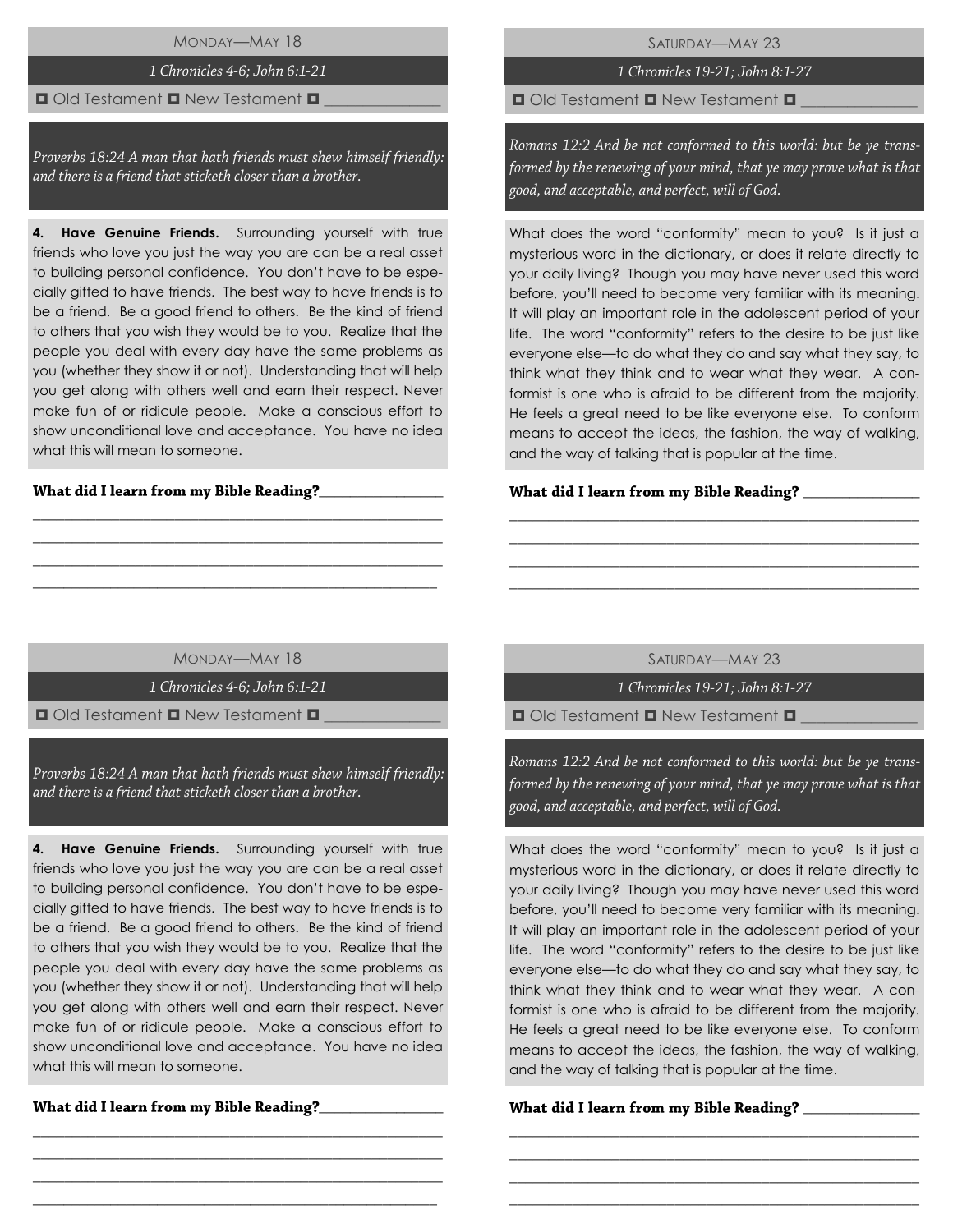FRIDAY—MAY 22

# 1 Chronicles 16-18; John 7:28-53

## $\blacksquare$  Old Testament  $\blacksquare$  New Testament  $\blacksquare$

Lu 16:15 And he said unto them, Ye are they which justify yourselves before men; but God knoweth your hearts: for that which is highly esteemed among men is abomination in the sight of God.

Did you know that the Bible tells us that God actually hates the three things that the world values the most highly? According the Luke 16:15, God despises the things that are highly esteemed among men. These phony values will keep us from being the right kind of person (friend, parent, employee, etc.). These vain values that we place on things pervert in our minds what is truly valuable in the view of eternity. God's method gives eternal worth to everyone of us, and that includes you and me! Don't listen to that voice in your head that says your not valuable because you don't look a certain way or because you lack some talent or strength. Your value is in that you belong to the Lord!

#### $\overline{\phantom{a}}$  ,  $\overline{\phantom{a}}$  ,  $\overline{\phantom{a}}$  ,  $\overline{\phantom{a}}$  ,  $\overline{\phantom{a}}$  ,  $\overline{\phantom{a}}$  ,  $\overline{\phantom{a}}$  ,  $\overline{\phantom{a}}$  ,  $\overline{\phantom{a}}$  ,  $\overline{\phantom{a}}$  ,  $\overline{\phantom{a}}$  ,  $\overline{\phantom{a}}$  ,  $\overline{\phantom{a}}$  ,  $\overline{\phantom{a}}$  ,  $\overline{\phantom{a}}$  ,  $\overline{\phantom{a}}$

TUESDAY—MAY 19

# 1 Chronicles 7-9; John 6:22-44

 $\Box$  Old Testament  $\Box$  New Testament  $\Box$ 

Proverbs 18:24 ¶ A man that hath friends must shew himself friendly: and there is a friend that sticketh closer than a brother.

One thing you can't do is be a phony. Don't "act" like you respect or care for someone. Be real. Learn to protect the reputation of other people, and they will do the same for you. Be sensitive to the feelings of others. They have the same feelings you have. Be kind. Be careful that your sarcasm doesn't go overboard. Sometimes those cuts go deeper than you intended. Eventually people take things personally if they hear them long enough. If you are constantly badgering people, that is what you are going to get. Don't you want to have a genuine friendship? Then be a genuine friend.

## **\_**\_\_\_\_\_\_\_\_\_\_\_\_\_\_\_

# FRIDAY—MAY 22

\_\_\_\_\_\_\_\_\_\_\_\_\_\_\_\_\_\_\_\_\_\_\_\_\_\_\_\_\_\_\_\_\_\_\_\_\_\_\_\_\_\_\_\_\_\_\_\_\_\_\_\_ \_\_\_\_\_\_\_\_\_\_\_\_\_\_\_\_\_\_\_\_\_\_\_\_\_\_\_\_\_\_\_\_\_\_\_\_\_\_\_\_\_\_\_\_\_\_\_\_\_\_\_\_ \_\_\_\_\_\_\_\_\_\_\_\_\_\_\_\_\_\_\_\_\_\_\_\_\_\_\_\_\_\_\_\_\_\_\_\_\_\_\_\_\_\_\_\_\_\_\_\_\_\_\_\_  $\_$  , and the set of the set of the set of the set of the set of the set of the set of the set of the set of the set of the set of the set of the set of the set of the set of the set of the set of the set of the set of th

1 Chronicles 16-18; John 7:28-53

 $\Box$  Old Testament  $\Box$  New Testament  $\Box$ 

Lu 16:15 And he said unto them, Ye are they which justify yourselves before men; but God knoweth your hearts: for that which is highly esteemed among men is abomination in the sight of God.

Did you know that the Bible tells us that God actually hates the three things that the world values the most highly? According the Luke 16:15, God despises the things that are highly esteemed among men. These phony values will keep us from being the right kind of person (friend, parent, employee, etc.). These vain values that we place on things pervert in our minds what is truly valuable in the view of eternity. God's method gives eternal worth to everyone of us, and that includes you and me! Don't listen to that voice in your head that says your not valuable because you don't look a certain way or because you lack some talent or strength. Your value is in that you belong to the Lord!

\_\_\_\_\_\_\_\_\_\_\_\_\_\_\_\_\_\_\_\_\_\_\_\_\_\_\_\_\_\_\_\_\_\_\_\_\_\_\_\_\_\_\_\_\_\_\_\_\_\_\_\_ \_\_\_\_\_\_\_\_\_\_\_\_\_\_\_\_\_\_\_\_\_\_\_\_\_\_\_\_\_\_\_\_\_\_\_\_\_\_\_\_\_\_\_\_\_\_\_\_\_\_\_\_ \_\_\_\_\_\_\_\_\_\_\_\_\_\_\_\_\_\_\_\_\_\_\_\_\_\_\_\_\_\_\_\_\_\_\_\_\_\_\_\_\_\_\_\_\_\_\_\_\_\_\_\_  $\_$  , and the set of the set of the set of the set of the set of the set of the set of the set of the set of the set of the set of the set of the set of the set of the set of the set of the set of the set of the set of th

\_\_\_\_\_\_\_\_\_\_\_\_\_\_\_

TUESDAY—MAY 19

\_\_\_\_\_\_\_\_\_\_\_\_\_\_\_\_\_\_\_\_\_\_\_\_\_\_\_\_\_\_\_\_\_\_\_\_\_\_\_\_\_\_\_\_\_\_\_\_\_\_\_\_ \_\_\_\_\_\_\_\_\_\_\_\_\_\_\_\_\_\_\_\_\_\_\_\_\_\_\_\_\_\_\_\_\_\_\_\_\_\_\_\_\_\_\_\_\_\_\_\_\_\_\_\_ \_\_\_\_\_\_\_\_\_\_\_\_\_\_\_\_\_\_\_\_\_\_\_\_\_\_\_\_\_\_\_\_\_\_\_\_\_\_\_\_\_\_\_\_\_\_\_\_\_\_\_\_ \_\_\_\_\_\_\_\_\_\_\_\_\_\_\_\_\_\_\_\_\_\_\_\_\_\_\_\_\_\_\_\_\_\_\_\_\_\_\_\_\_\_\_\_\_\_\_\_\_\_\_\_

1 Chronicles 7-9; John 6:22-44

 $\Box$  Old Testament  $\Box$  New Testament  $\Box$ 

Proverbs 18:24 ¶ A man that hath friends must shew himself friendly: and there is a friend that sticketh closer than a brother.

One thing you can't do is be a phony. Don't "act" like you respect or care for someone. Be real. Learn to protect the reputation of other people, and they will do the same for you. Be sensitive to the feelings of others. They have the same feelings you have. Be kind. Be careful that your sarcasm doesn't go overboard. Sometimes those cuts go deeper than you intended. Eventually people take things personally if they hear them long enough. If you are constantly badgering people, that is what you are going to get. Don't you want to have a genuine friendship? Then be a genuine friend.

\_\_\_\_\_\_\_\_\_\_\_\_\_\_\_\_\_\_\_\_\_\_\_\_\_\_\_\_\_\_\_\_\_\_\_\_\_\_\_\_\_\_\_\_\_\_\_\_\_\_\_\_ \_\_\_\_\_\_\_\_\_\_\_\_\_\_\_\_\_\_\_\_\_\_\_\_\_\_\_\_\_\_\_\_\_\_\_\_\_\_\_\_\_\_\_\_\_\_\_\_\_\_\_\_ \_\_\_\_\_\_\_\_\_\_\_\_\_\_\_\_\_\_\_\_\_\_\_\_\_\_\_\_\_\_\_\_\_\_\_\_\_\_\_\_\_\_\_\_\_\_\_\_\_\_\_\_ \_\_\_\_\_\_\_\_\_\_\_\_\_\_\_\_\_\_\_\_\_\_\_\_\_\_\_\_\_\_\_\_\_\_\_\_\_\_\_\_\_\_\_\_\_\_\_\_\_\_\_\_

#### What did I learn from my Bible Reading?\_\_\_\_